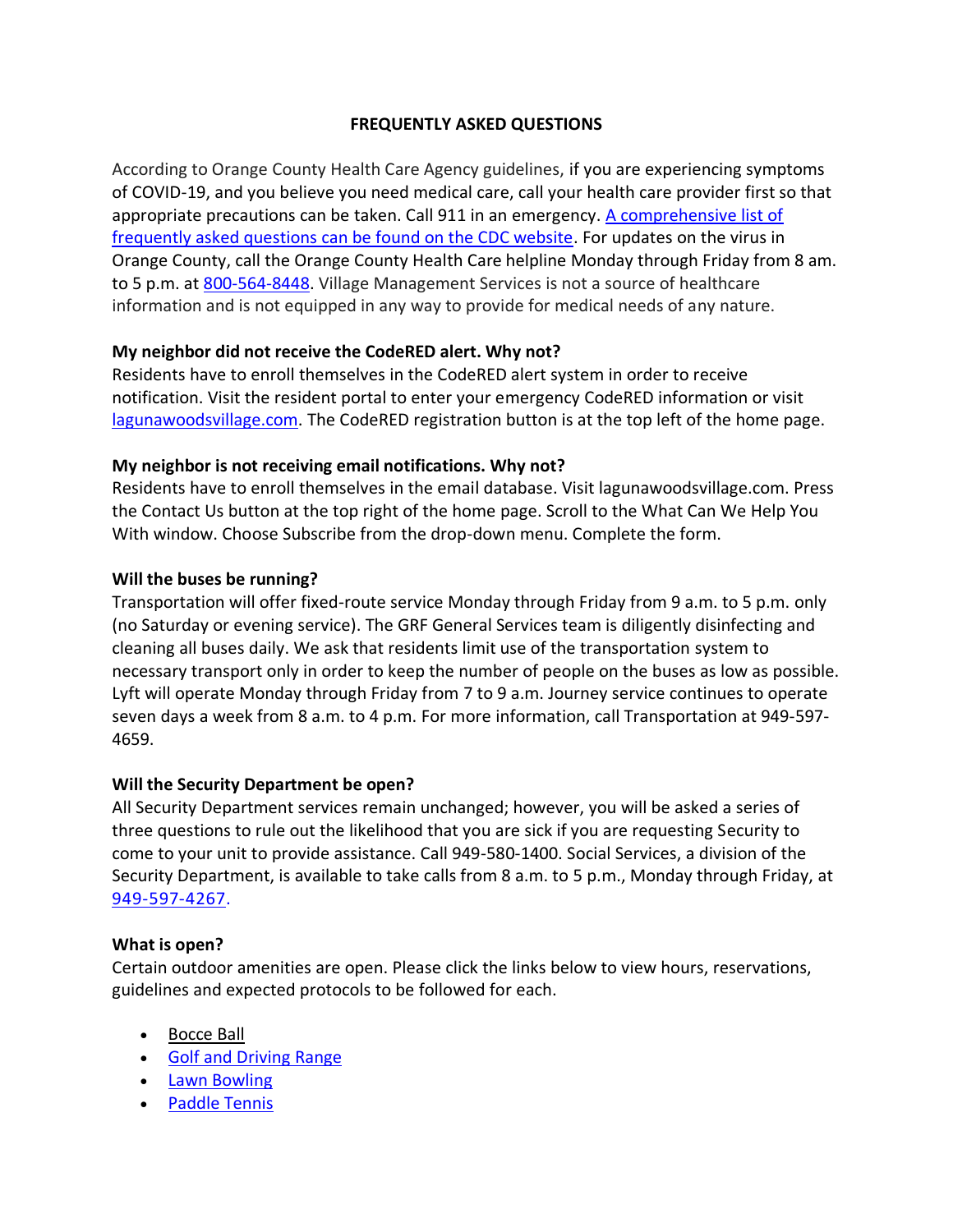- [Pickleball](https://lagunawoodsvillage.com/documents/view/4452/Pickleball%20Facility%20Reopening%20Procedure_For%20ResidentsWeb.pdf?v=1590167770)
- Pools  $1, 2, 4$  and  $5$
- [Outdoor Fitness Facility](https://www.lagunawoodsvillage.com/documents/view/Conditional%20Opening%20CH1%20Outdoor%20Fitness%20Facility%2010142020.pdf?v=1602707685)
- [Tennis](https://lagunawoodsvillage.com/documents/view/Tennis%20Center%20Reopening%20Procedure_For%20ResidentsWeb.pdf?v=1588871385)

## **Is Resident Services in the Community Center closed?**

The Community Center building is closed. Call Resident Services during regular hours (949-597- 4600) or email [\(residentservices@vmsinc.org\)](mailto:residentservices@vmsinc.org). In-person assessment payments at Resident Services are suspended.

#### **Are all the gates open?**

Yes. Gates 1, 2, 4, 5, 7, 10 and 14 are open. Gates 3, 6, 8 and 9 are open daily from 7 a.m. to 11 p.m. Gate 12 is open 5:30 a.m. to 7:30 p.m. Gate 16 is open from 6 a.m. to 7 p.m.

#### **Is the library open?**

No. However, an outdoor honor-system library is available with paperbacks, DVDs and puzzles.

## **Is Restaurant 19 open?**

Restaurant 19 will reopen when ownership submits an appropriate and approved plan that follows conditional-use guidelines using information provided by the Orange County Health Care Agency.

Restaurant 19 is offering free delivery and to-go meals daily from 11 a.m. to 1 p.m. and 4 to 7 p.m. Village residents can order at the restaurant or call 949-206-1525 or 949- 310-6823. [View](https://lagunawoodsvillage.com/documents/view/4799/Restaurant%2019%20Menu%20September%202020.pdf?v=1599865591)  [the full breakfast, lunch and dinner menus here.](https://lagunawoodsvillage.com/documents/view/4799/Restaurant%2019%20Menu%20September%202020.pdf?v=1599865591)

#### **Help me understand the reasons for widespread closures. Why?**

During this challenging time, all of us young, old, active or otherwise have to step out of ourselves, as we are all in this together. We understand that there are frustrations that can manifest in anger. The steps that are being taken are upon the directives of the California Department of Public Health, the Centers for Disease Control and state and federal government. Similar actions are being taken in communities throughout Southern California regardless of age restrictions. There is one big difference here in the Village and that is that 90% of your fellow residents are in the high-risk group. One of the best-selling books of the last decade started with the sentence, "It is not about you." If ever there were a time that this quote is true, it is now. Please know that there are many areas that staff is being reallocated to that support your health, welfare and emergency communications at this time. That said, it is each of your personal responsibilities to take care of and protect your own health.

# **Will Landscaping and Maintenance and Construction crews continue to work?**

Landscaping and golf course maintenance will continue, including tree trimming and slope maintenance. All nonessential Maintenance and Construction services are suspended. To limit the amount of traffic in and out of the Village, no contractors should be contracted with unless it is an emergency.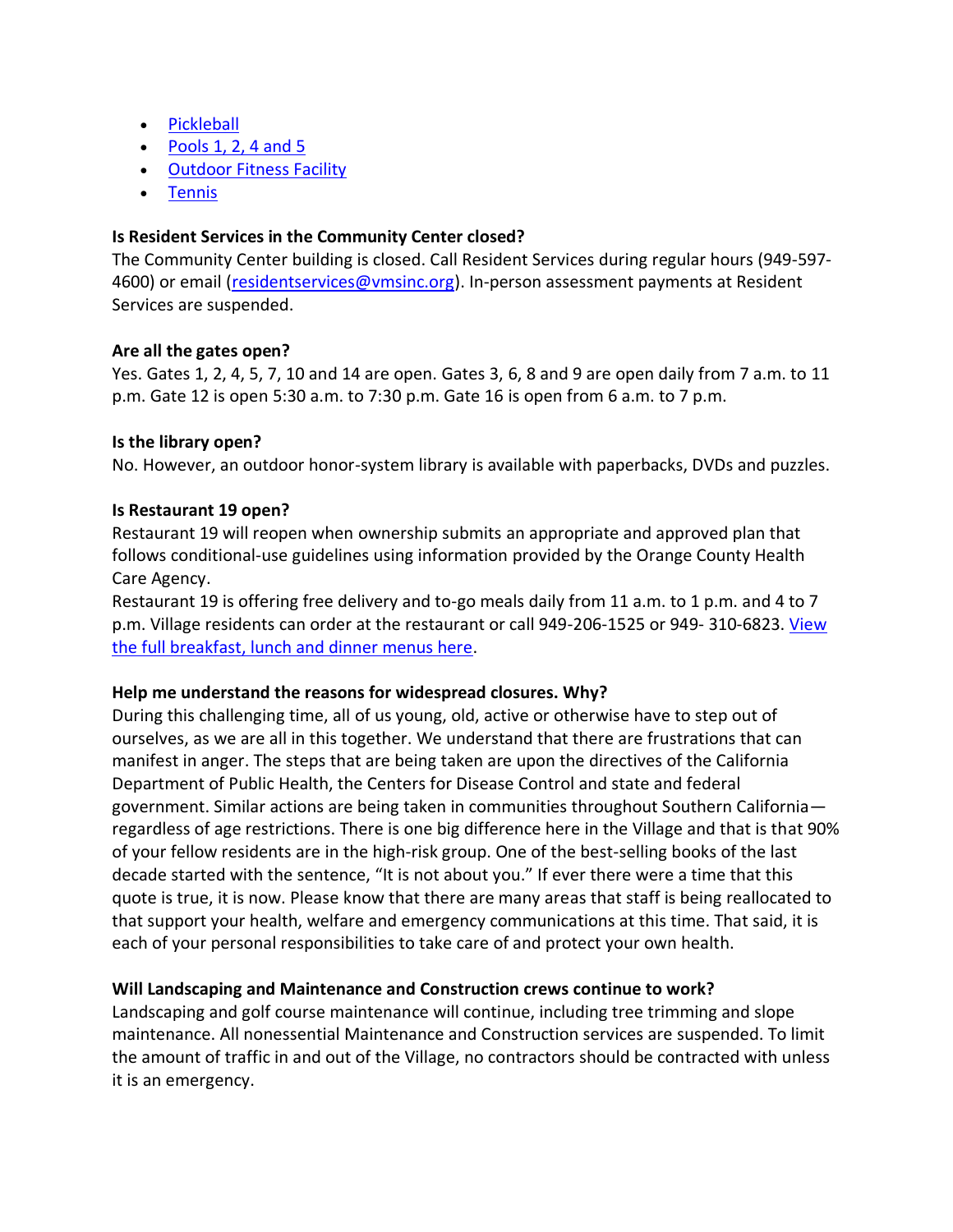#### **Are there restrictions on visitors to the Village?**

While it is advisable to limit the number of people you have contact with, there are no current restrictions.

## **What is the refund policy for GRF events?**

Refund policies and procedures are being reviewed. A team member will reach out to you. For further questions, please email the Recreation Department at [recreation@vmsinc.org.](mailto:recreation@vmsinc.org)

## **What is happening with AARP tax prep appointments?**

If you have a tax appointment or the AARP group started your tax return but did not finish it, you will be receiving a phone call from them within the next few days as to what your options are. If your return was started, it will get finished. Please wait until they contact you. The federal government has moved U.S. tax filing day from April 15 to July 15. Individuals would not be subject to interest or penalty payments during that period of time, according to a March 20 statement from Treasury Secretary Steven Mnuchin.

## **How can I pay my assessments if the Community Center is closed?**

If you are a resident who typically makes your payments in person or via the Payment Drop Box at the Community Center, please use these alternative payment methods.

1) To pay your assessments with a coupon, remit checks payable to:

**Golden Rain Foundation File 55252 Los Angeles, CA 90074-5252**

2) To pay your assessments *without* a coupon, remit checks payable to:

**Golden Rain Foundation Attn: Manor Payments PO Box 2220 Laguna Hills, CA 92654**

3) To pay your chargeable services, remit checks payable to:

**Golden Rain Foundation Attn: Chargeable Services PO Box 2220 Laguna Hills, CA 92654**

4) To pay by credit card, access the resident portal via the following web address (fees may apply):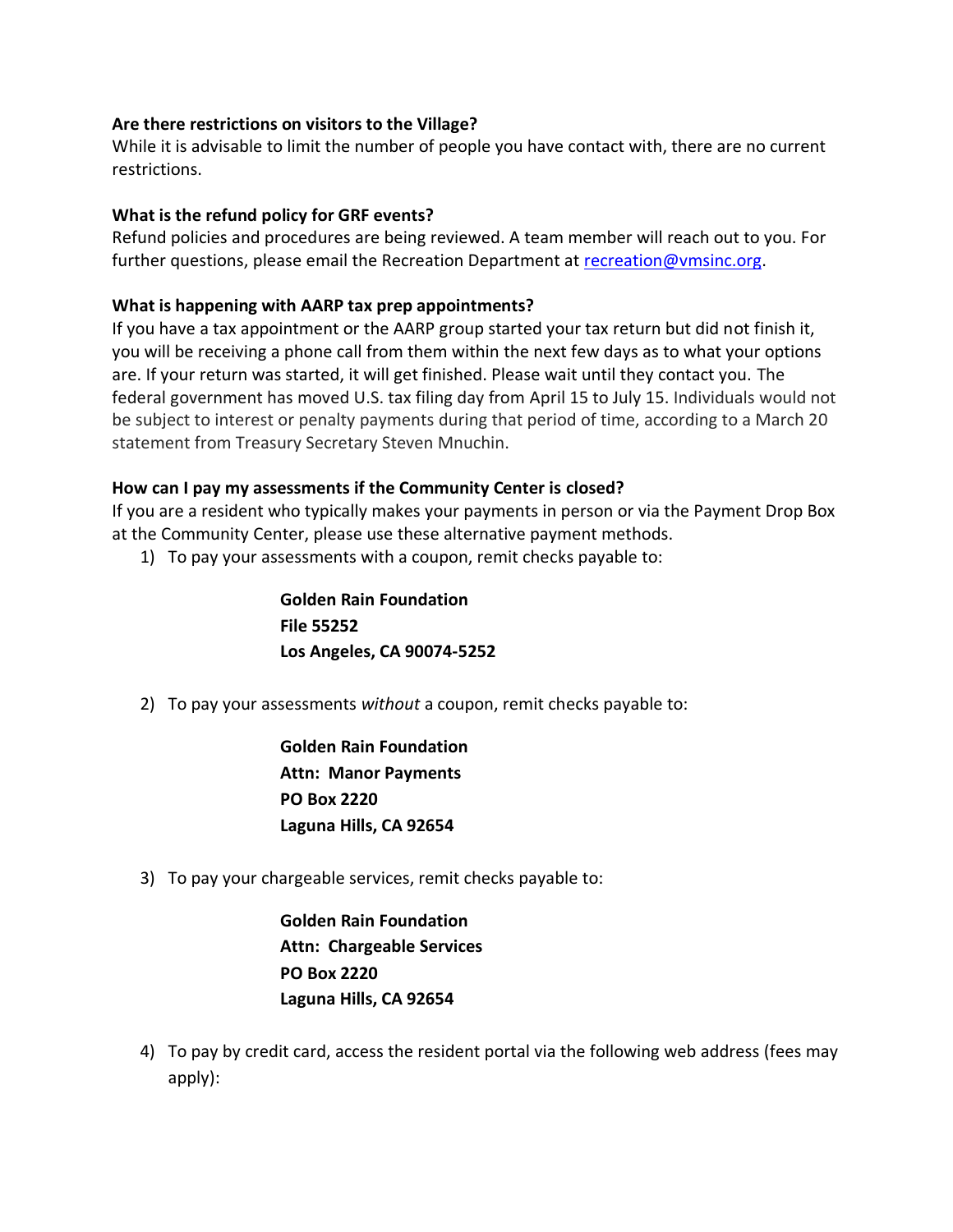## <https://portal.lagunawoodsvillage.com/>

5) To sign up for automatic payments for assessments (preferred method), review the following document and mail the completed form with a voided check to:

[EZ Pay Automatic Assessment Payment Program \(form\)](https://lagunawoodsvillage.com/documents/view/1404/EZPay%20Automatic%20Payment%20Program_REV%2003-23-2020.pdf)

**Golden Rain Foundation Attn: Manor Payments PO Box 2220 Laguna Hills, CA 92654**

Due to the challenges some residents may face in their attempt to pay March 2020 assessments and fees in a timely manner (due to the temporary closure of the Community Center), late fees will not be applied during the month of March 2020.

## **Why aren't my assessments being reduced?**

The actions that have been taken in the Village are in compliance with the precautions and directives of health care agencies and local and federal government. We understand that residents have varying degrees of concern about the current coronavirus pandemic. It is the responsibility of each individual to take all necessary precautions to protect the portion of the population most at risk. Here in the Village, that is the majority of your fellow residents. The cost of maintaining all Village facilities continues and, in fact, may likely increase because of increased disinfecting and cleaning of high traffic areas. There will be no decrease or proration of assessments as a result of this emergency. We have been advised that state statutes and case law support this position.

VMS staff is being reallocated into duties that directly affect health risks and communication with residents.

#### **If I think I have the virus, what do I do?**

If you are experiencing symptoms of COVID-19, and you believe you need medical care, call your health care provider first so that appropriate precautions can be taken. Call 911 in an emergency.

#### **Will we know if there are confirmed cases in the Village?**

Information regarding current cases in Orange County is issued by the Orange County Health Care Agency (OCHCA). Privacy laws prevent disclosure of information regarding specific individuals. If information is made available by OCHCA, it will be shared on the Laguna Woods Village alerts website a[t https://lagunawoodsvillagealertsalerts.com/.](https://lagunawoodsvillagealerts.com/)

#### **Will VMS be setting up treatment sites in the Village?**

The VMS staff are not medical professionals and at no time should we be involved in the testing or treatment of medical conditions. The biggest reason behind the federal direction for